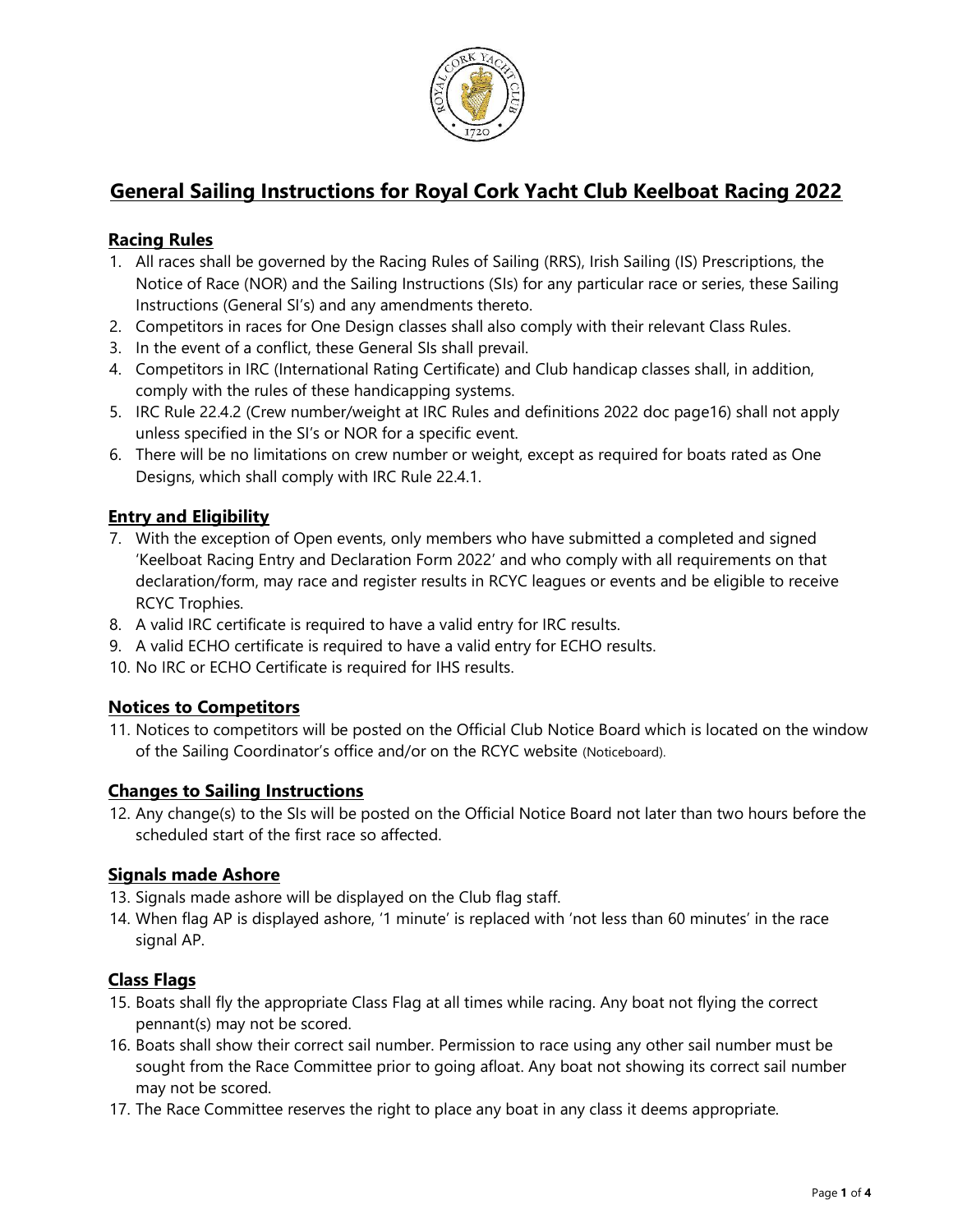#### Local Harbour Regulations

- 18. Competitors are reminded that all commercial shipping has absolute right of way within the harbour area.
- 19. Port of Cork notice to Mariners no14 of 2018 refers:
	- 19.1 All boats shall keep at least 150 meters away from Commercial Vessels that are manoeuvring at all times (but shall in any event maintain a safe distance).
	- 19.2 All boats shall keep at least 50 metres away from the Refinery Jetty or Vessels moored alongside.
	- 19.3 If found to have been in breach of item 19.1 and or 19.2 above, a boat may be disqualified from the race or league or event in which they are competing in or at the time of the incident.
	- 19.4 Protests for infringement of 19.1 and or 19.2 above can be initiated by any club member who is witness to the infringement or by the Race Committee, if informed of an infringement by the Port authorities. Note the protest time limit will not apply to infringements of 19.1 and 19.2 above.

# Race Officer Roster

20. The Keelboat Committee will draw up a rota for Race Officer (RO) duty where required.

## Time Limits

- 21. For midweek races, Monday to Friday, the time limit is 2130hrs. This amends RRS 35.
- 22. For weekend races the default time limit is 4 hours and the time limit for all other boats will be 90 minutes after the first finisher. This amends RRS 35.
- 23. Individual races may prescribe different limits which will be in notice of race and override this time limit.

## Marks/Courses

- 24. Courses may be either:
	- 24.1 Round the Cans
	- 24.2 Windward / Leeward
- 25. At the discretion of the Race Officer (RO), Round the Cans courses may be selected from the current Cork Harbour Course Card. Each boat should have a copy of the current Cork Harbour Course Card.
- 26. For 'laid' courses, marks will be black, orange or yellow inflatable buoys.
- 27. For Round the Cans, the marks used may be a combination of navigation marks, Port of Cork laid race marks, RCYC racing marks and inflatable buoys.
- 28. Port of Cork Laid Race Marks are yellow cones permanently laid and may be in these approximate locations.

| Harp       | N 51 47.192 | W 008 14.214 |
|------------|-------------|--------------|
| Ringabella | N 51 46.235 | W 008 17.517 |
| FF4        | N 51 50.720 | W008 14.740  |
| Cork Beg   | TRA         | TRA          |

## Starting/Finishing

- 29. Races will be started by using RRS 26 with the warning signal made 5 minutes before the starting signal.
- 30. Boats whose warning signal has not been made shall keep clear of the starting area during the starting sequence for other races.
- 31. The order of starts will be at the RO's discretion and may be announced on the designated VHF channel.
- 32. A number of Start/ Finish lines may be used. These include:
	- 32.1 Weavers Point Line (ICF 'W'). The line is formed by a transit of a white pole and a red and white pole next to the hut at Weavers Point on the western side of the channel near the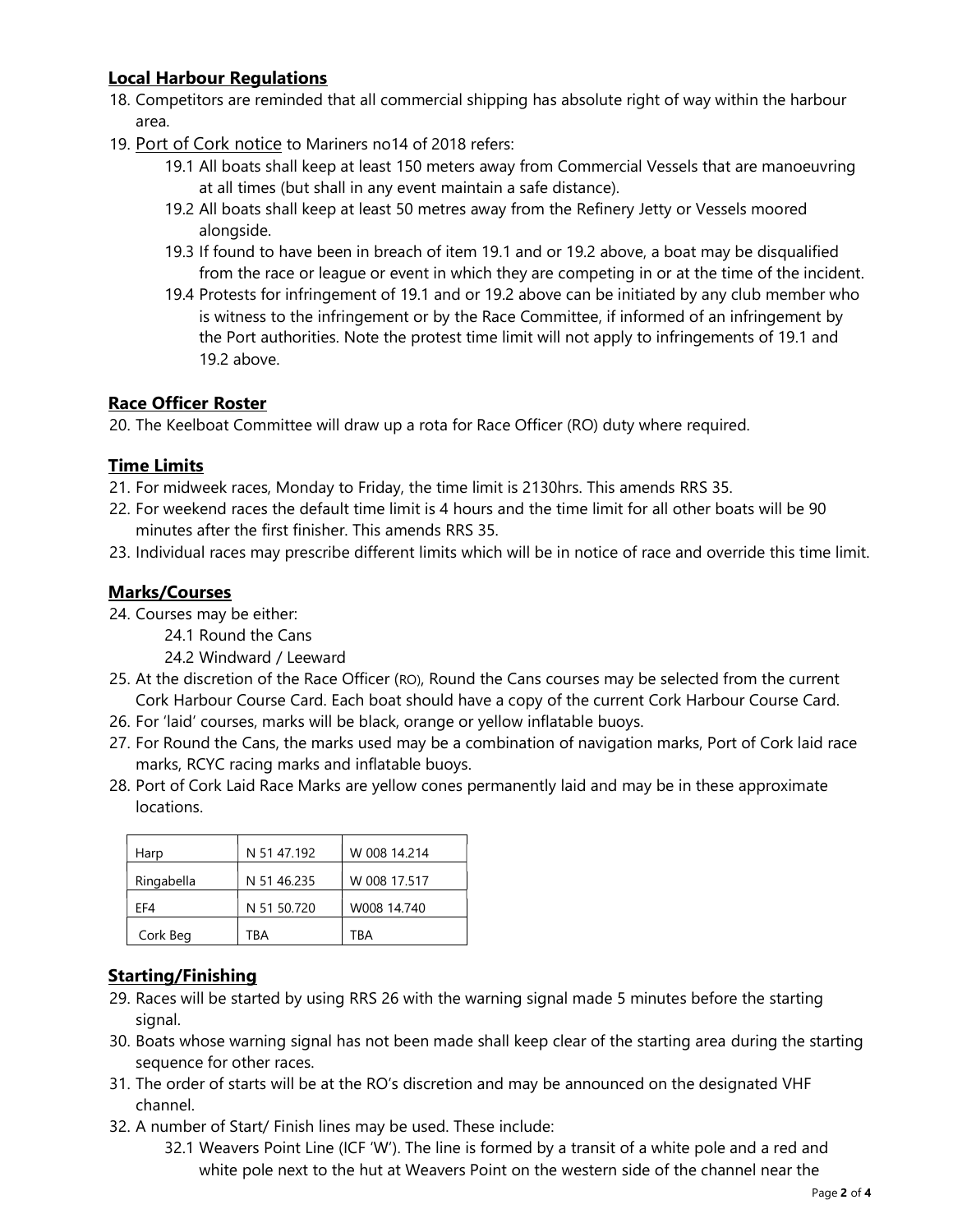harbour entrance with Navigation buoy E4 (North Cardinal) or Navigation Buoy W1 (Green Conical) as the Outer Distance Mark (ODM). A board will be displayed to indicate the ODM in use. The finish line will be between the rearmost pole and the ODM.

- 32.2 Grassy Walk Line (ICF 'G'). The line is formed by a transit of 2 white poles in front of the hut at the Grassy Walk (on Camden shore). The ODM is Buoy C1 (Cage) Green Conical. The finish line will be between the rearmost pole and the ODM or between the CV and the ODM.
- 32.3 Committee Vessel (CV). The Start and Finish line will be formed between a Red and White staff on the CV and an Inflatable Buoy or Navigation Buoy as indicated by the CV.
- 32.4 Clubhouse Line. The Start and Finish line will be formed between a Red and White pole on the club marina and a designated ODM laid in the river.
- 32.5 If a finishing mark is missing but another one remains in place, the finishing line is a line through the remaining mark at a 90 degree angle to the last leg and of the shortest practicable length.
- 32.6 If the Race Officer is absent when a boat finishes, she should report to the Race committee her finishing time and her position in relation to nearby boats at the first reasonable opportunity.

## Protests and Requests for Redress

- 33. In addition to RRS 61, persons intending to protest should inform the RO immediately upon finishing or retiring of their intention to protest.
- 34. Protest forms are available from the Club office or Club bar. Protests and requests for redress or reopening of same shall be delivered there within the appropriate time limit.
- 35. For each class, the protest time limit is 60 minutes after the last boat in that class has finished the last race of the day.
- 36. Notices of protests by the Race Committee or Protest Committee will be posted to inform boats under rule 61.1(b).

## **Arbitration**

- 37. As an alternative to a full Protest hearing, the RRS (Appendix T) allow for an Arbitration system to be used.
- 38. When all parties to an incident who are present agree, a Protest may be decided by the Protest Arbitrator (or their designated substitute).
- 39. Such arbitration shall replace the protest hearing required under RRS 63.
- 40. This system may only be used, if before the hearing, all the parties PRESENT agree to accept the arbitration decision as final.
- 41. The Arbitrator shall decide if the protest is valid.
- 42. All the parties shall have the opportunity of stating their case.
- 43. The Arbitrator shall have total discretion as to whether any witness should be called.
- 44. At any time during the hearing they may terminate the arbitration process and refer the incident to a full protest committee hearing; otherwise, at the conclusion of the arbitration hearing they will reach a decision.
- 45. Any party they find to have infringed a rule will not be disqualified but shall incur a 25% place penalty with a minimum penalty of 3 places.
- 46. No penalty shall result in a score which would exceed that of a Disqualification.
- 47. Application of a penalty will not affect the place or score of other boats.
- 48. Any decision will be final, however a request for a reopening may be made under RRS 66.
- 49. Disqualification will result if any rule infringement is found at a full Protest Hearing when any party declines to accept arbitration at the time it is offered and insists on a full Protest Hearing.

## Scoring

50. The scoring system used for Keelboat racing leagues shall be the 'RRS Appendix A Low Point System' with the following penalties: